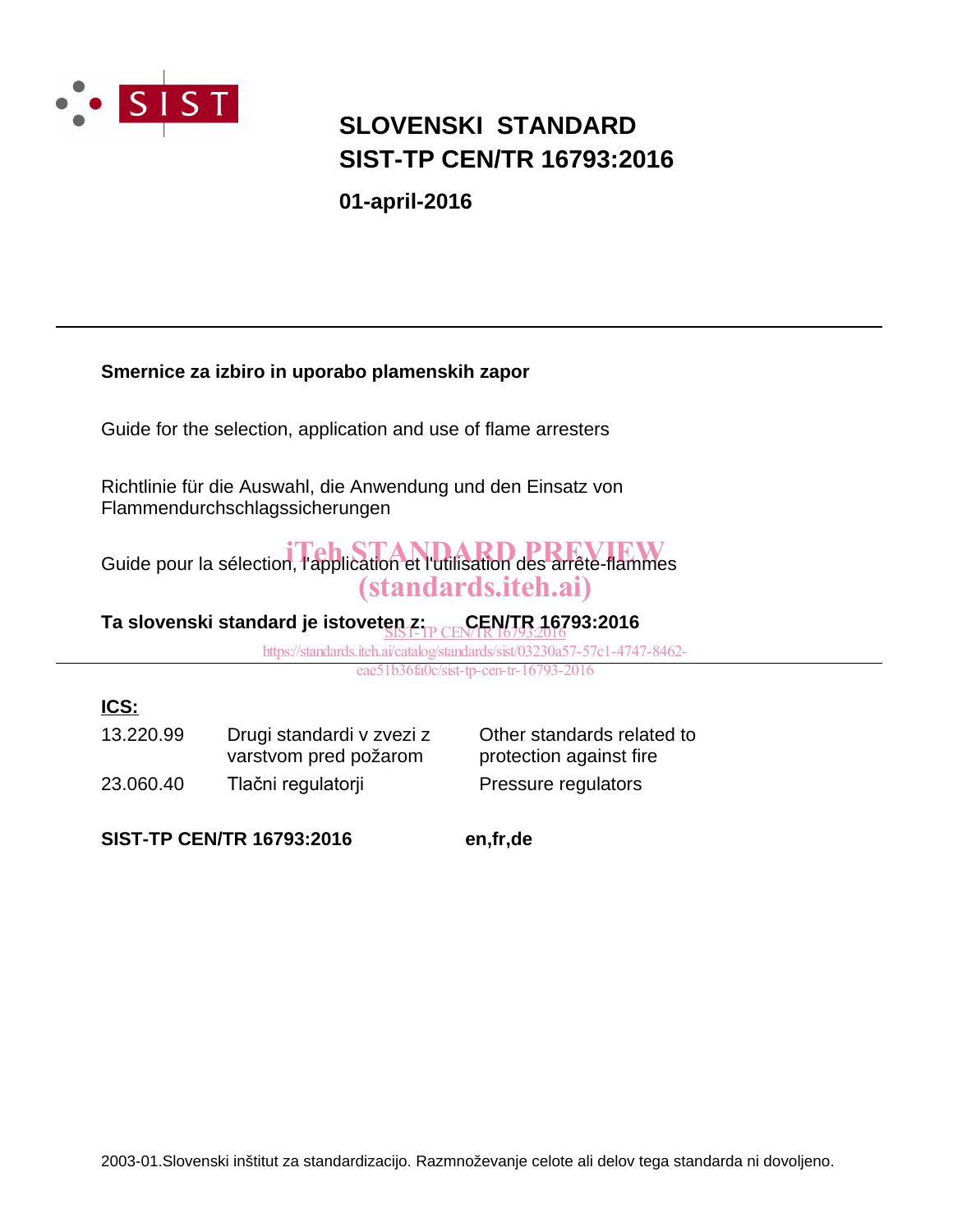# iTeh STANDARD PREVIEW (standards.iteh.ai)

SIST-TP CEN/TR 16793:2016 https://standards.iteh.ai/catalog/standards/sist/03230a57-57c1-4747-8462 eae51b36fa0c/sist-tp-cen-tr-16793-2016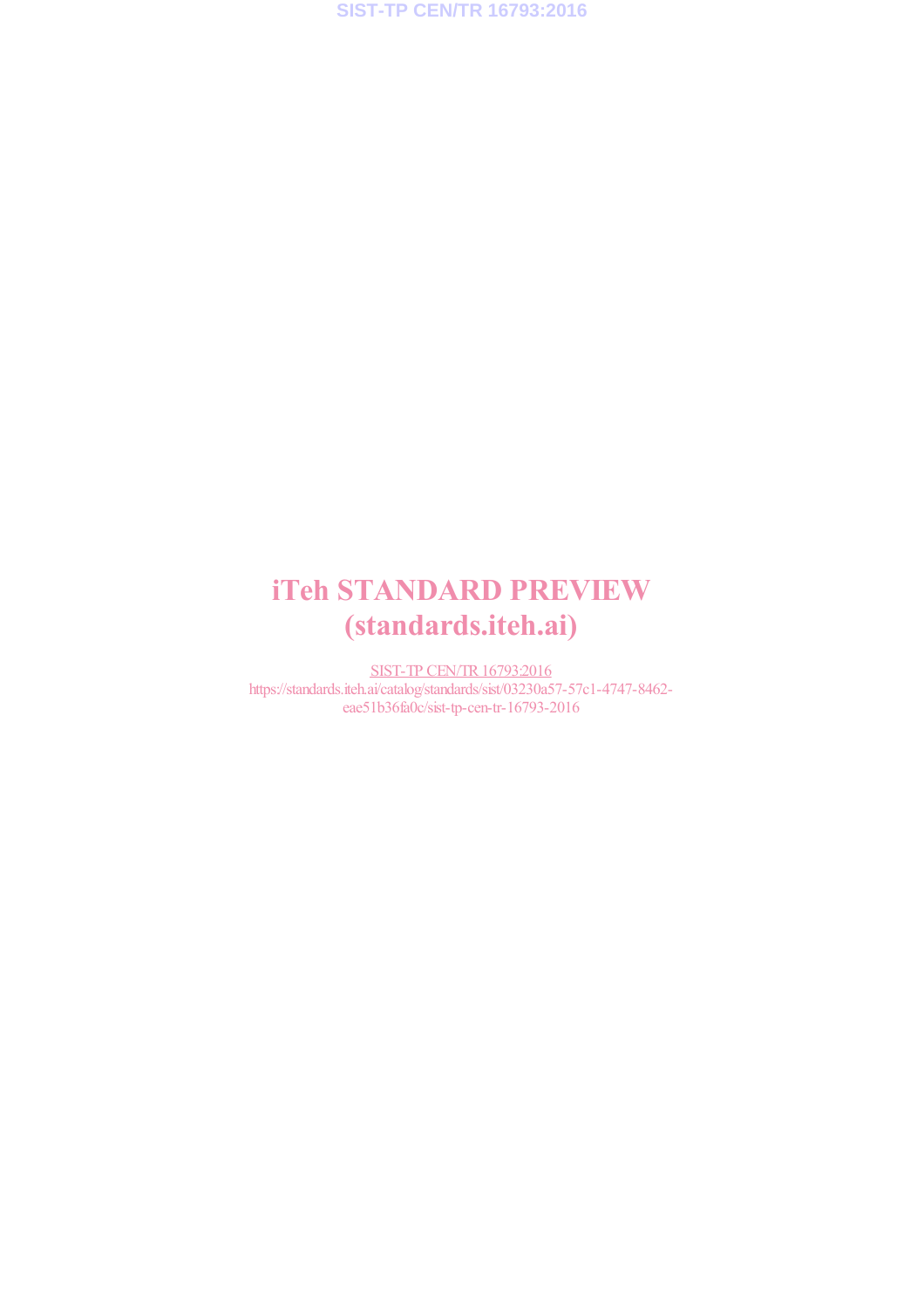# TECHNICAL REPORT RAPPORT TECHNIQUE TECHNISCHER BERICHT

# **CEN/TR 16793**

January 2016

ICS 23.060.40; 13.220.99

English Version

## Guide for the selection, application and use of flame arresters

Guide pour la sélection, l'application et l'utilisation des arrête-flammes

 Richtlinie für die Auswahl, die Anwendung und den Einsatz von Flammendurchschlagssicherungen

This Technical Report was approved by CEN on 22 December 2014. It has been drawn up by the Technical Committee CEN/TC 305.

CEN members are the national standards bodies of Austria, Belgium, Bulgaria, Croatia, Cyprus, Czech Republic, Denmark, Estonia, Finland, Former Yugoslav Republic of Macedonia, France, Germany, Greece, Hungary, Iceland, Ireland, Italy, Latvia, Lithuania, Luxembourg, Malta, Netherlands, Norway, Poland, Portugal, Romania, Slovakia, Slovenia, Spain, Sweden, Switzerland, Turkey and United Kingdom.

## iTeh STANDARD PREVIEW (standards.iteh.ai)

SIST-TP CEN/TR16793:2016 https://standards.iteh.ai/catalog/standards/sist/03230a57-57c1-4747-8462 eae51b36fa0c/sist-tp-cen-tr-16793-2016



EUROPEAN COMMITTEE FOR STANDARDIZATION COMITÉ EUROPÉEN DE NORMALISATION EUROPÄISCHES KOMITEE FÜR NORMUNG

**CEN-CENELEC Management Centre: Avenue Marnix 17, B-1000 Brussels** 

© 2016 CEN All rights of exploitation in any form and by any means reserved worldwide for CEN national Members.

Ref. No. CEN/TR 16793:2016 E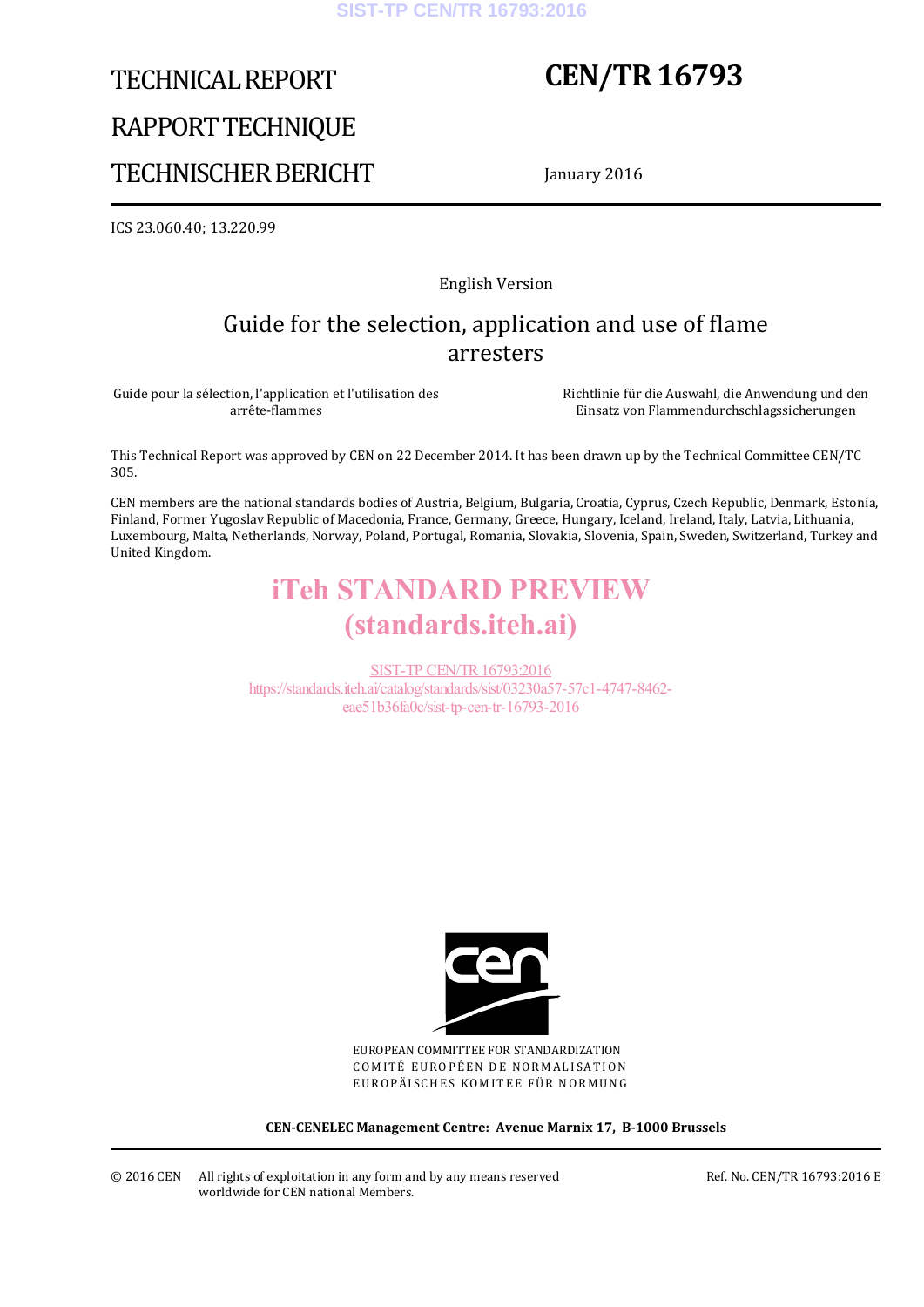## **SIST-TP CEN/TR 16793:2016**

## CEN/TR 16793:2016 (E)

## **Contents**

| 1              |                                                                            |  |
|----------------|----------------------------------------------------------------------------|--|
| $\overline{2}$ |                                                                            |  |
| 3              |                                                                            |  |
| 3.1<br>3.2     |                                                                            |  |
| 4              |                                                                            |  |
| 5              |                                                                            |  |
| 5.1            |                                                                            |  |
| 5.2            |                                                                            |  |
| 5.2.1          |                                                                            |  |
| 5.2.2          |                                                                            |  |
| 5.3            |                                                                            |  |
| 6              |                                                                            |  |
| 6.1            |                                                                            |  |
| 6.2            |                                                                            |  |
| 6.3            |                                                                            |  |
| 6.3.1          |                                                                            |  |
| 6.3.2          |                                                                            |  |
| 6.3.3          | In-line deflagration flame arrester<br>SIST-TPUEN/IRT6793:2016             |  |
| 6.3.4          | In-line detonation flame arrester National District Leavelly 10/23.2010    |  |
| 6.3.5          |                                                                            |  |
| 6.4            |                                                                            |  |
| 6.5            |                                                                            |  |
| 6.6            |                                                                            |  |
| 6.6.1          |                                                                            |  |
| 6.6.2          |                                                                            |  |
|                |                                                                            |  |
| 6.6.3          |                                                                            |  |
| 6.6.4          |                                                                            |  |
| 6.6.5          |                                                                            |  |
| 6.6.6          |                                                                            |  |
| 6.6.7          |                                                                            |  |
| 6.6.8          |                                                                            |  |
| 6.7            |                                                                            |  |
| 7              |                                                                            |  |
| 7.1            |                                                                            |  |
| 7.2            |                                                                            |  |
| 7.2.1          |                                                                            |  |
| 7.2.2          | Protection against flame transmission during deflagration or detonation 27 |  |
| 7.2.3          |                                                                            |  |
| 7.2.4          |                                                                            |  |
| 7.3            |                                                                            |  |
| 8              |                                                                            |  |
| 8.1            |                                                                            |  |
|                |                                                                            |  |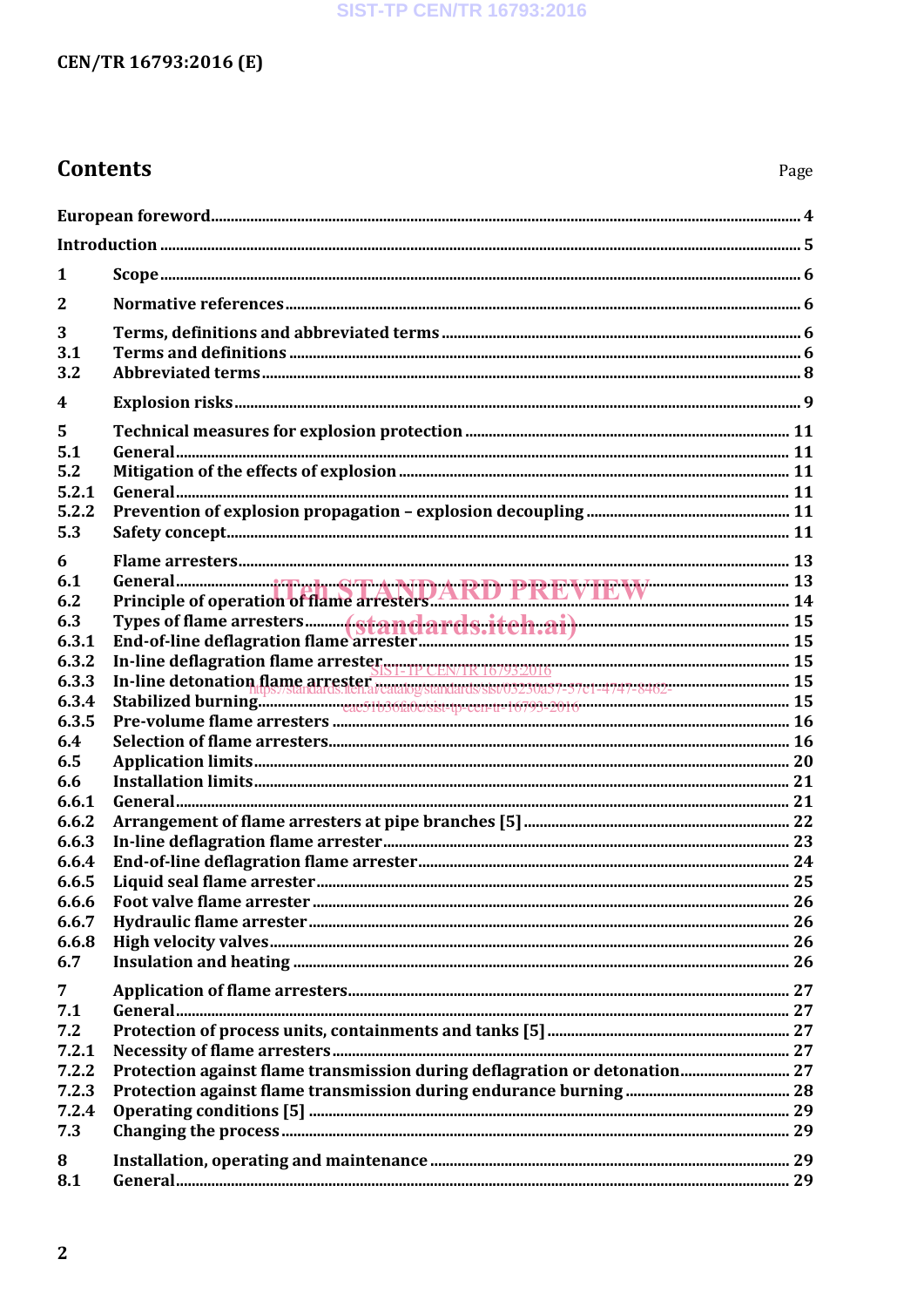| 8.3 |  |
|-----|--|
| 8.4 |  |
| 8.5 |  |
|     |  |
|     |  |

# **iTeh STANDARD PREVIEW** (standards.iteh.ai)

**SIST-TP CEN/TR 16793:2016** https://standards.iteh.ai/catalog/standards/sist/03230a57-57c1-4747-8462eae51b36fa0c/sist-tp-cen-tr-16793-2016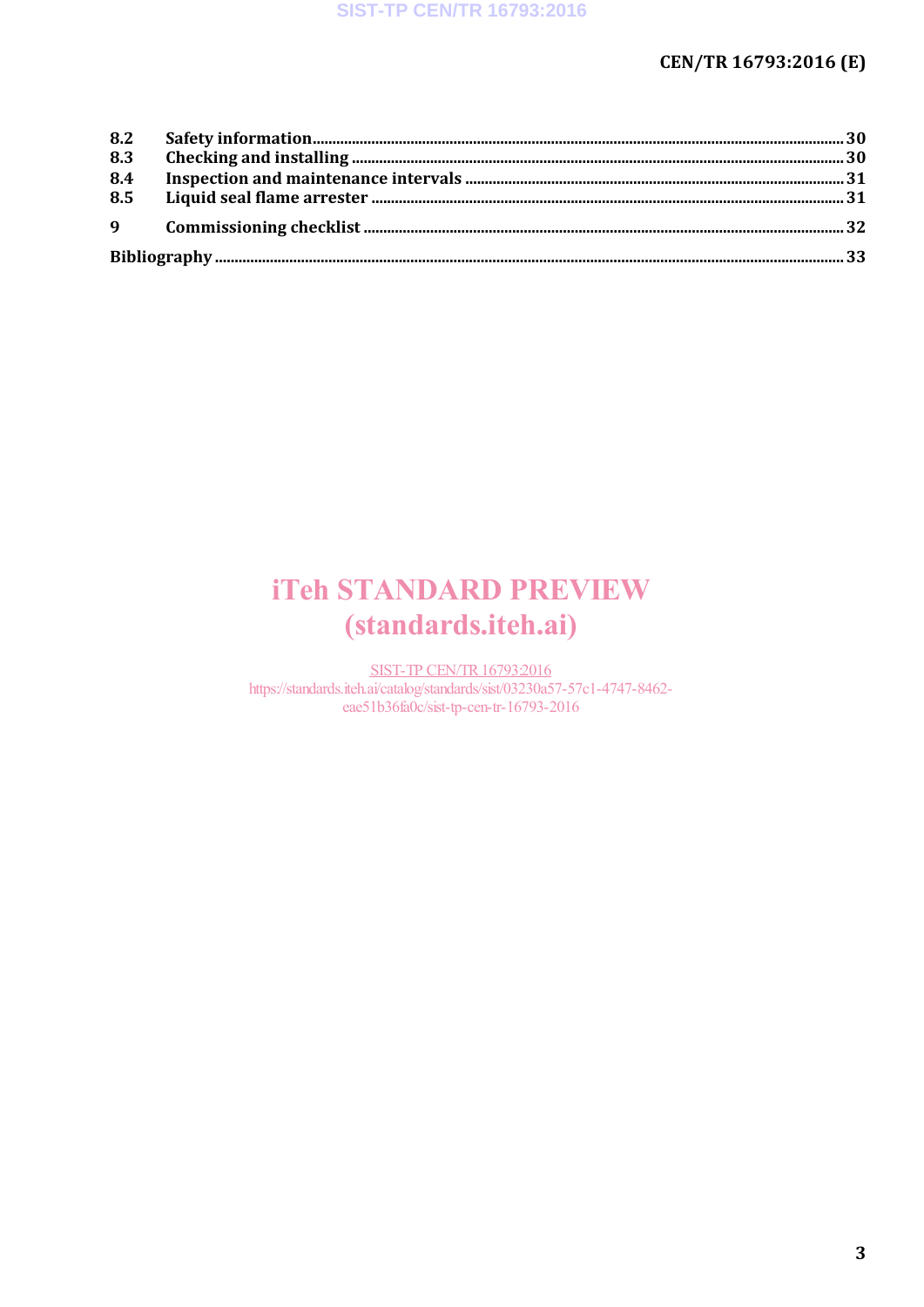## **European foreword**

This document (CEN/TR 16793:2016) has been prepared by Technical Committee CEN/TC 305 "Potentially explosive atmospheres - Explosion prevention and protection", the secretariat of which is held by DIN.

This document has been prepared under a mandate given to CEN by the European Commission and the European Free Trade Association.

Attention is drawn to the possibility that some of the elements of this document may be the subject of patent rights. CEN [and/or CENELEC] shall not be held responsible for identifying any or all such patent rights.

# iTeh STANDARD PREVIEW (standards.iteh.ai)

SIST-TP CEN/TR 16793:2016 https://standards.iteh.ai/catalog/standards/sist/03230a57-57c1-4747-8462 eae51b36fa0c/sist-tp-cen-tr-16793-2016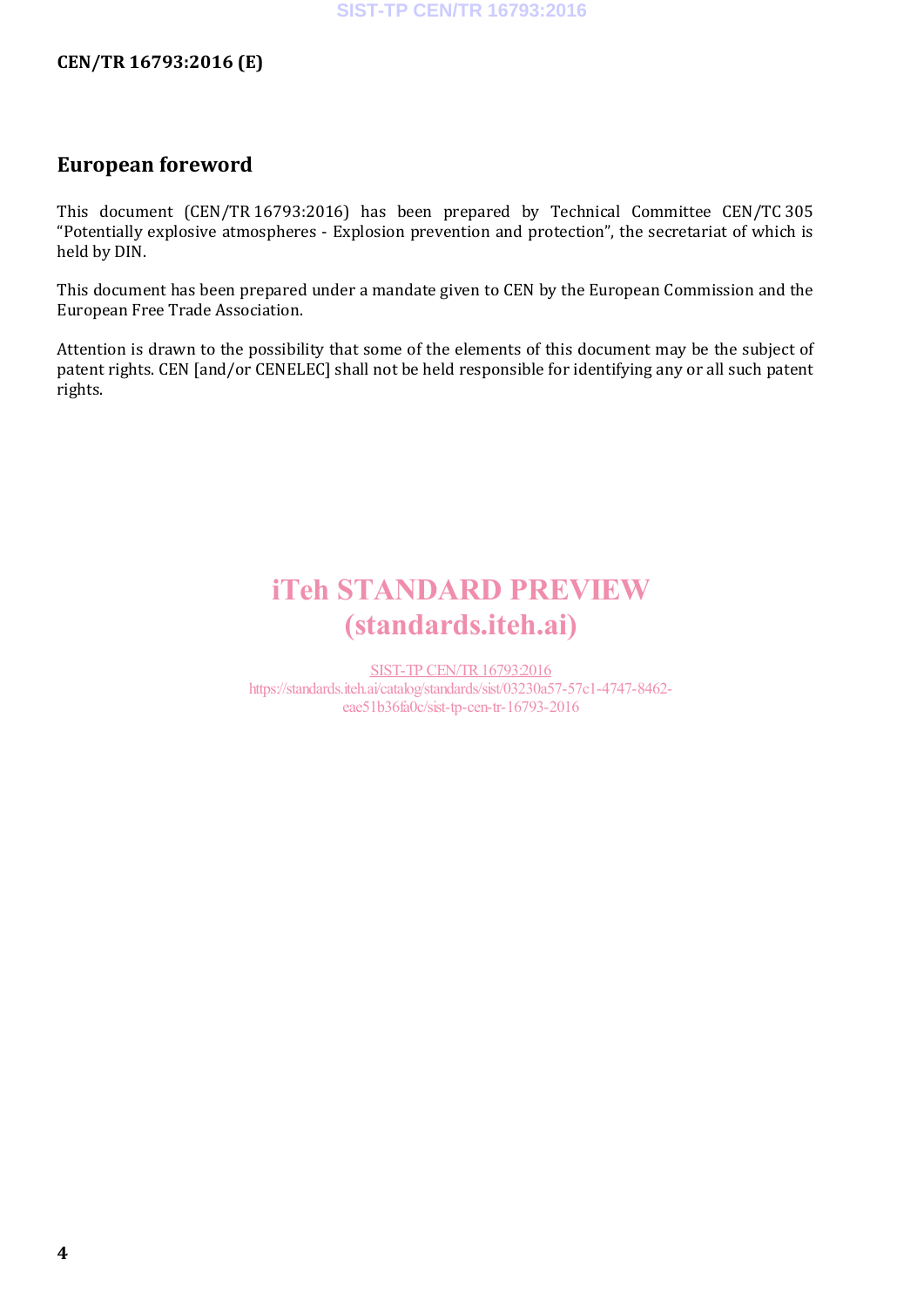## **Introduction**

The document provided is general in nature and for specific applications further expert advice should be sought.

In addition to the content of operating manuals from manufacturers, the local accident prevention regulations, environmental protection and general safety provisions for the devices' area of use, as well as relevant laws and national directives, this paper will support the user for a proper use of flame arresters.

In Europe, the "Directive 2014/34/EU on equipment and protective systems intended for use in potentially explosive atmospheres" (ATEX – Atmosphères Explosibles) is mandatory for the production and test intended for use of products in potentially explosive atmospheres. Flame arresters are defined as a Protective System.

Flame arresters should be tested according to EN ISO 16852, *Flame arresters – Performance requirements, test methods and limits for use,* to fulfill the health and safety requirements of this directive.

Flame arresters are subjected to an EC type examination and are designed for use in areas at risk from explosion.

The Directive 1999/92/EC of the European Parliament and of the Council of 16 December 1999 on minimum requirements for improving the safety and health protection of workers potentially at risk from explosive atmospheres  $\sim$  gives the minimum requirements for the improvement of health from explosive atmospheres sures the minimum requirements for the improvement of health<br>protection and safety of employers who could be endangered by explosive atmospheres. The main issues are assessment of explosion risk, zone classification and the explosion protection documents (including requirements for personnel to do engineering equipment selection installation (including requirements for personnel to do engineering, equipment selection, installation, maintenance, repair, etc.). SIST-TP CEN/TR 16793:2016

National regulations and /or codes relating to specific industries or applications may exist which have to followed. eae51b36fa0c/sist-tp-cen-tr-16793-2016

Flame arresters are required to protect against many types of explosion events within equipment.

The safety obtained depends heavily upon correct choice, installation and maintenance of the flame arrester. This cannot be achieved without responsible, informed management.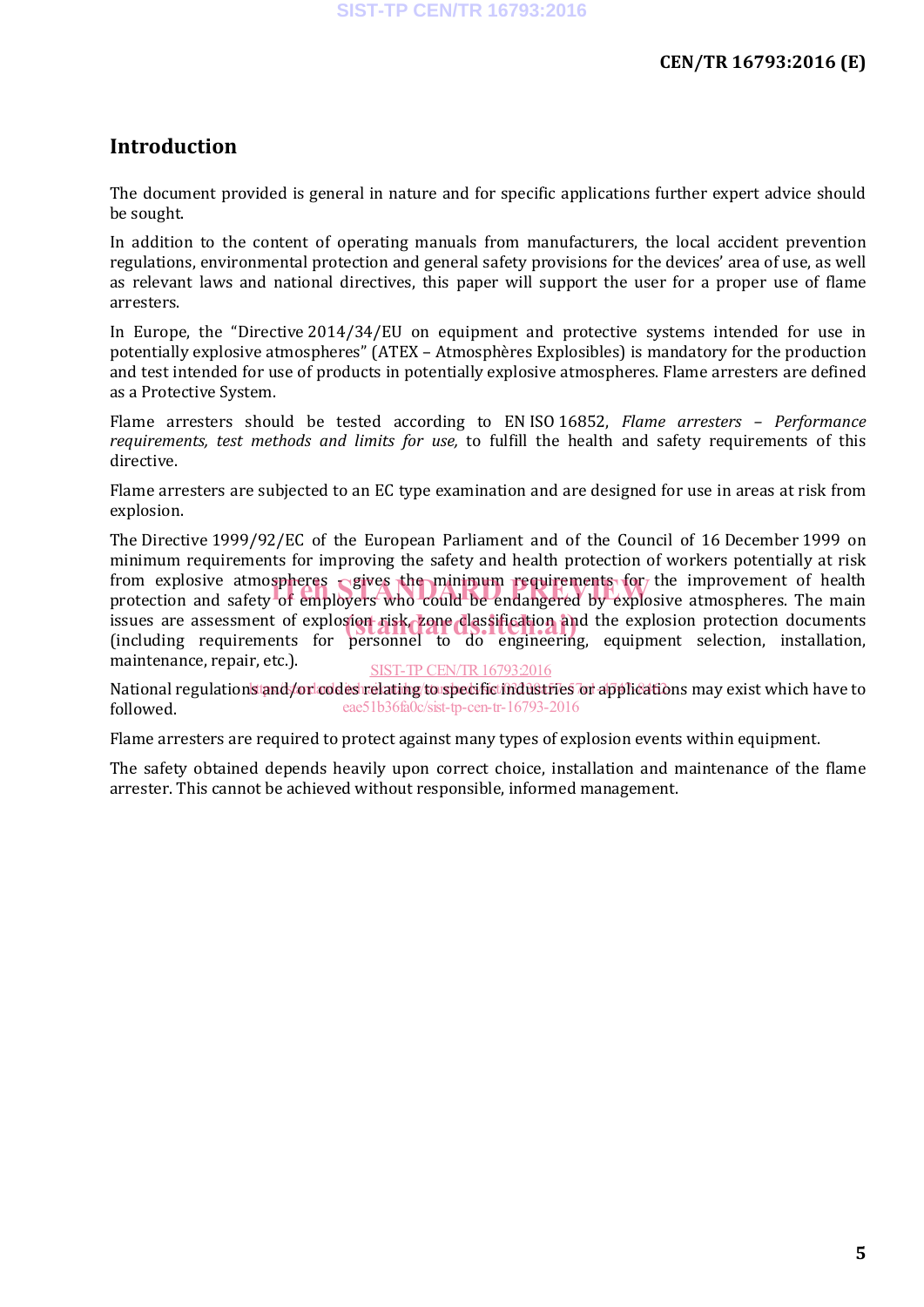## **1 Scope**

This Technical Report is aimed primarily at persons who are responsible for the safe design and operation of installations and equipment using flammable liquids, vapours or gases.

This document applies to both industrial and mining applications

This document describes possible risks and gives proposals for the protection against these risks by the use of flame arresters.

This document gives some guidance to choice of flame arresters according to EN ISO 16852 for different common scenarios and it gives best practice for the installation and maintenance of these flame arresters.

### **2 Normative references**

The following documents, in whole or in part, are normatively referenced in this document and are indispensable for its application. For dated references, only the edition cited applies. For undated references, the latest edition of the referenced document (including any amendments) applies.

EN 60079-20-1, *Explosive atmospheres — Part 20-1: Material characteristics for gas and vapour classification — Test methods and data (IEC 60079-20-1)*

EN ISO 16852:2010, *Flame arresters — Performance requirements, test methods and limits for use (ISO*  16852:2008, including Cor 1:2008 and Cor 2:2009 DARD PREVIEW

EN ISO 28300:2008, Petroleum, petrochemical and natural gas industries — Venting of atmospheric and<br>In the case west remarked a CCO 20200-2000. *low-pressure storage tanks (ISO 28300:2008)*

SIST-TP CEN/TR16793:2016

eae51b36fa0c/sist-tp-cen-tr-16793-2016

**3 Terms, definitions and abbreviated terms**s/sist/03230a57-57c1-4747-8462-

## **3.1 Terms and definitions**

For the purposes of this document, the following terms and definitions apply.

#### **3.1.1**

#### **atmospheric condition**

pressure ranging from 80 kPa to 110 kPa (0,8 bar to 1,1 bar); temperatures ranging from -20 °C to +60 $\degree$ C

#### **3.1.2**

#### **end-of-line flame arrester**

flame arrester that is fitted with one pipe connection only

#### **3.1.3**

#### **explosion**

abrupt oxidation or decomposition reaction producing an increase in temperature, pressure, or in both simultaneously

#### **3.1.4**

### **explosion group**

**Ex.G**

ranking of flammable gas-air mixtures with respect to the MESG

Note 1 to entry: See EN ISO 16852:2010, 3.12.2.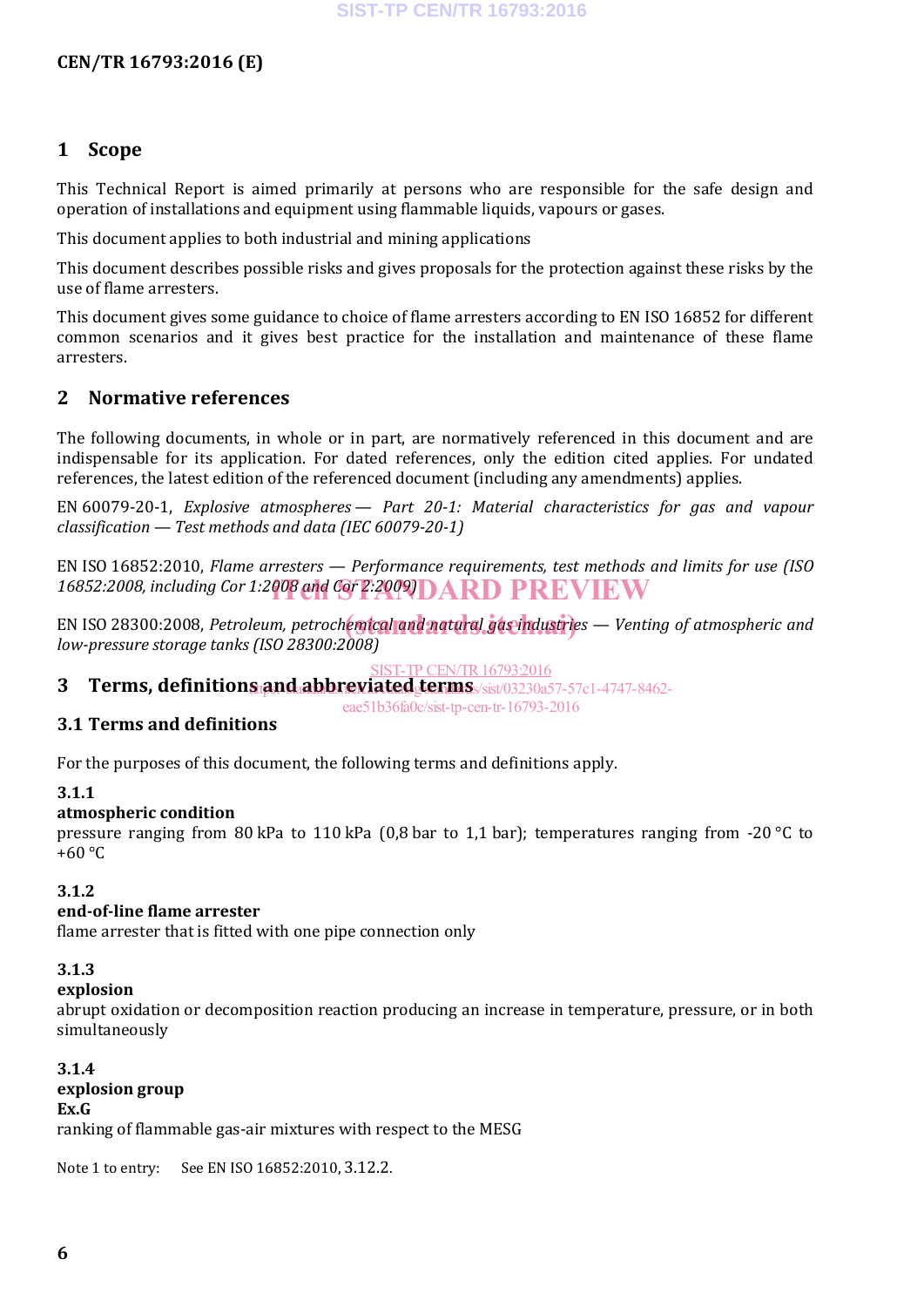#### **3.1.5**

#### **explosion-pressure-resistant**

property of vessels and equipment designed to withstand the expected explosion pressure without becoming permanently deformed

#### **3.1.6**

#### **explosion-pressure-shock resistant**

property of vessels and equipment designed to withstand the expected explosion pressure without rupturing, but allowing permanent deformation

#### **3.1.7**

#### **deflagration**

explosion propagating at subsonic velocity

[SOURCE: EN ISO 16852:2010, 3.8]

#### **3.1.8**

**detonation**

explosion propagating at supersonic velocity and characterized by a shock wave

[SOURCE: EN ISO 16852:2010, 3.9]

#### **3.1.9**

#### **stable detonation** iTeh STANDARD PREVIEW

detonation progressing through a confined system without significant variation of velocity and pressure characteristics (standards.iteh.ai)

Note 1 to entry: For the atmospheri<u>c conditions, test mixtur</u>es and test procedures of this International Standard, typical velo<u>cities range between 1.600 m/s and 2</u> 200 m/s - 57c1-4747-8462-

eae51b36fa0c/sist-tp-cen-tr-16793-2016

[SOURCE: EN ISO 16852:2010, 3.10]

## **3.1.10**

## **unstable detonation**

detonation during the transition of a combustion process from a deflagration into a stable detonation

Note 1 to entry: The transition occurs in a limited spatial zone, where the velocity of the combustion wave is not constant and where the explosion pressure is significantly higher than in a stable detonation. The position of this transition zone depends, amongst other factors, on pipe diameter, pipe configuration, test gas and explosion group.

[SOURCE: EN ISO 16852:2010, 3.11]

## **3.1.11**

#### **flame arrester**

device fitted to the opening of an enclosure, or to the connecting pipe work of a system of enclosures, and whose intended function is to allow flow but prevent the transmission of flame

[SOURCE: EN ISO 16852:2010, 3.1]

#### **3.1.12**

#### **flame arrester element**

part of a flame arrester whose principal function is to prevent flame transmission

[SOURCE: EN ISO 16852:2010, 3.3]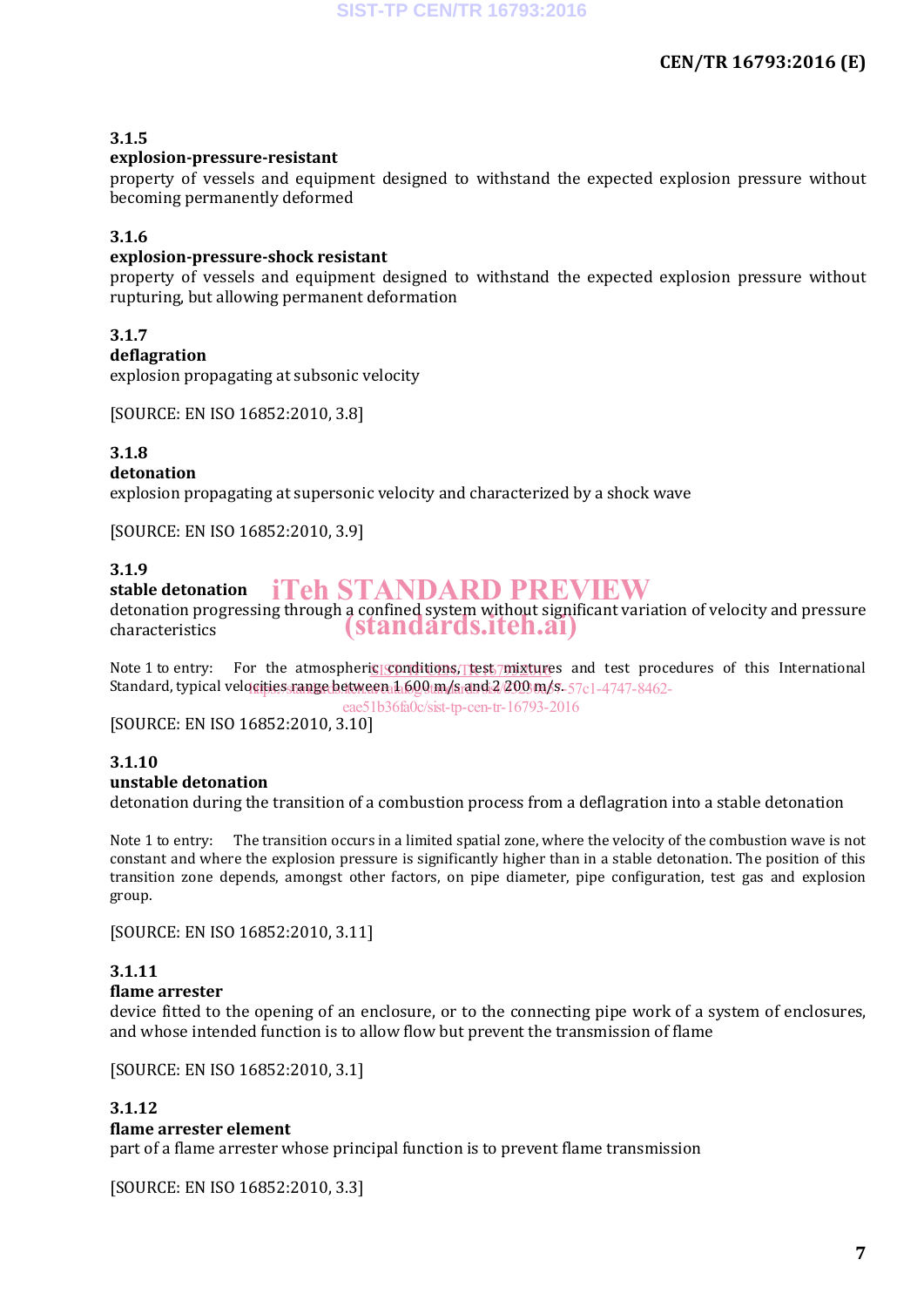#### **3.1.13**

#### **in-line flame arrester**

flame arrester that is fitted with two pipe connections, one on each side of the flame arrester

[SOURCE: EN ISO 16852:2010, 3.22]

#### **3.1.14**

#### **mixture**

used to represent any mixtures of gas and/or product vapour/air

#### **3.1.15**

**product**

equipment, protective systems, safety devices, components and their combinations

#### **3.1.16**

#### **protected side**

side of the plant component to be protected

#### **3.1.17**

#### **protective system**

autonomous devices to stop an explosion immediately and/or limit the effects of explosion flames and pressures

#### **3.1.18**

## iTeh STANDARD PREVIEW

### **stabilized burning**

stabilized burning<br>steady burning of a flame stabilized at, or close to, the flame arrester element [short time (max. 30 minutes) or endurance burning (for unlimited time)

#### **3.1.19**

SIST-TP CEN/TR16793:2016 https://standards.iteh.ai/catalog/standards/sist/03230a57-57c1-4747-8462 eae51b36fa0c/sist-tp-cen-tr-16793-2016

#### **unprotected side** ignition source side

#### **3.1.20**

**restriction**

reduction of the diameter of the pipe on the protected side of a flame arrester

Note 1 to entry: For example, a restriction can be a not fully opened valve.

#### **3.2 Abbreviated terms**

| DN          | nominal size of the connection of a device or pipe fitting                            |
|-------------|---------------------------------------------------------------------------------------|
| <b>LEL</b>  | lower explosion limit of the explosion range                                          |
| $L_{\rm r}$ | pipe length between flame arrester and restriction                                    |
| $L_{\rm u}$ | pipe length on the unprotected side, maximum allowable run-up length for installation |
| $p_0$       | maximum operational pressure                                                          |
| $T_0$       | maximum operational temperature                                                       |
| MESG        | maximum experimental safe gap – safe gap measured in accordance with EN 60079-20-1    |
| p/v valve   | pressure and vacuum relief vent valve                                                 |
| <b>UEL</b>  | upper explosion limit of the explosion range                                          |
| <b>NPSH</b> | net positive suction head                                                             |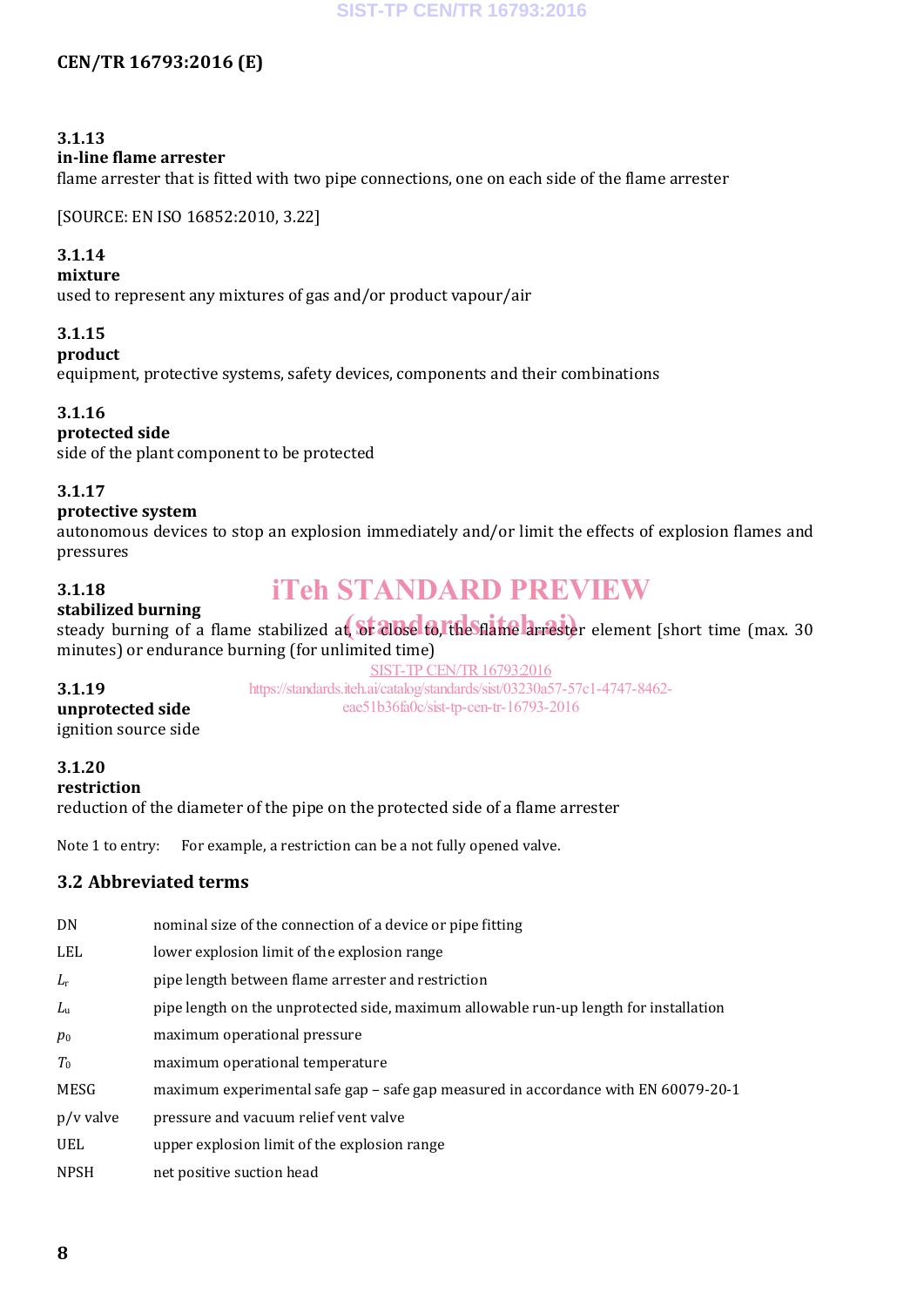| $Z_{0min}$          | minimum operational water seal immersion depth when the mixture flow displaces the water<br>from the immersion tubes, where $Z_{0min} > Z_{Rmin}$ |
|---------------------|---------------------------------------------------------------------------------------------------------------------------------------------------|
| $Z_0$               | operational immersion depth, corresponding to $Z_{0min}$ plus the manufacturer's recommended safety<br>margin                                     |
| $Z_{\text{Rmin}}$   | minimum water seal immersion depth at rest above the outlet openings of the immersion tubes                                                       |
| $Z_{\rm R}$         | immersion depth at rest, corresponding to $Z_{Rmin}$ plus the manufacturer's recommended safety<br>margin                                         |
| $\dot{V}_{\rm max}$ | safe volume flow rate                                                                                                                             |
| $\dot{V}$           | safe volume flow rate including a safety margin                                                                                                   |

## **4 Explosion risks**

The following content is a summary of the non-binding guide to good practice for implementing the European Parliament and Council Directive 1999/92/EC [1].

Three components are necessary at the same time for an explosion to occur. These are visualized in the so-called explosion triangle (see Figure 1).

- 1) Air (oxidizer)
- 2) Fuel (flammable gas) **STANDARD PREVIEW**
- 3) Ignition Source (e.g. spark, hot surface, etc.) .iteh.ai)



**Figure 1 — Explosion triangle**

Fuel mixed with air in a suitable ratio (above LEL and below UEL) is called explosive atmosphere.

Assessment of explosion risks is focused on:

— the likelihood that an explosive atmosphere will occur,

and subsequently on

— the likelihood that sources of ignition will be present and become effective.

Suitable methods for assessing the explosion risks associated with work processes or plant are those which lend themselves to a systematic approach to checking plant and process safety. An analysis is made of the existing sources of hazardous explosive atmospheres and the effective sources of ignition which could occur at the same time. Explosion risks can in practice be assessed by means of seven questions: